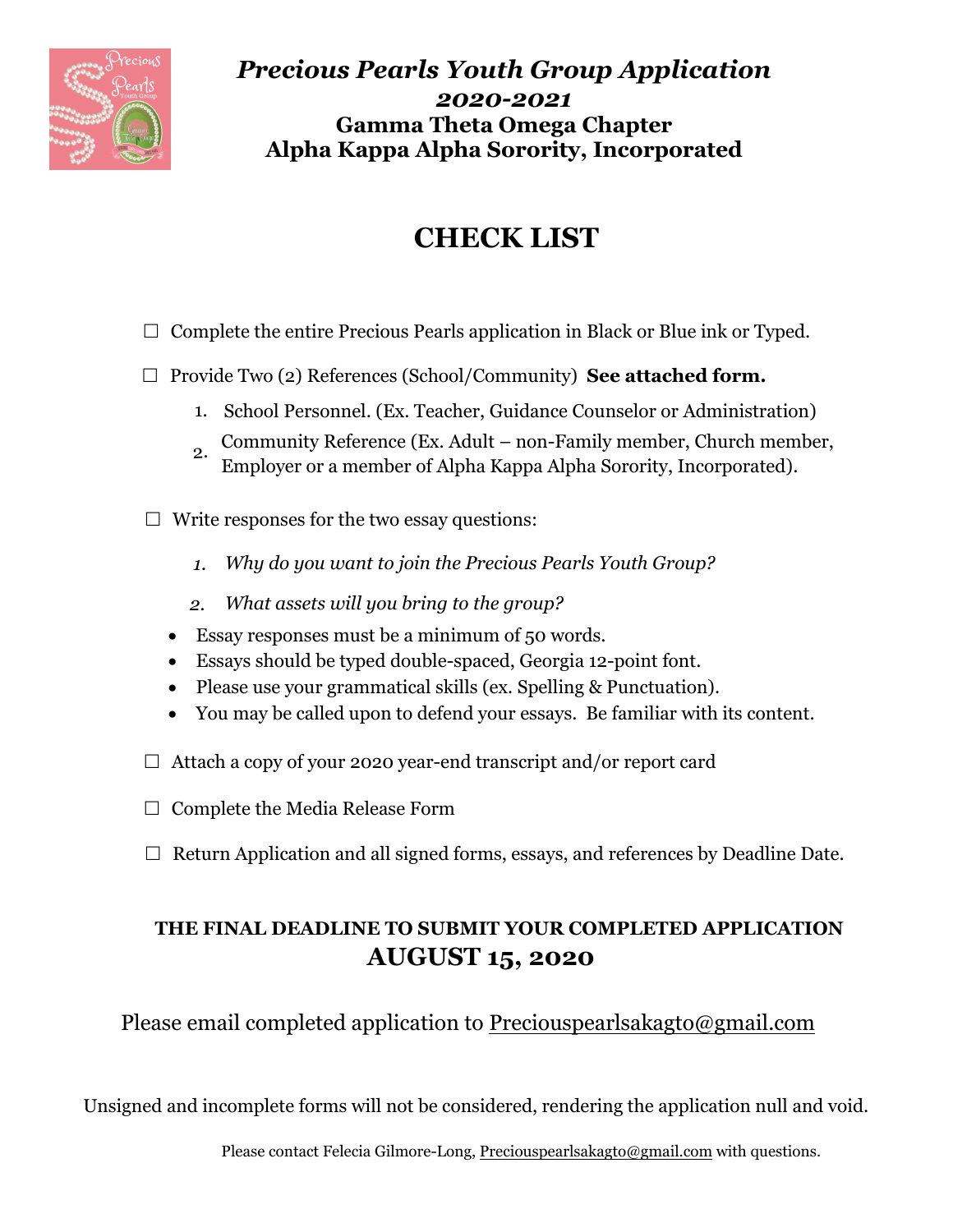# Precious Pearls Youth Group Application 2020-2021



**Gamma Theta Omega Chapter of Alpha Kappa Alpha Sorority, Incorporated**

### CONTACT INFORMATION

| <b>First Name</b>                                   |                             | Middle<br><b>Initial</b>                       | <b>Last Name</b>               |                             |
|-----------------------------------------------------|-----------------------------|------------------------------------------------|--------------------------------|-----------------------------|
| <b>Address</b>                                      |                             |                                                |                                |                             |
| City                                                |                             | <b>State</b><br>$\vert \mathbf{v} \vert$       | <b>ZIP Code</b>                |                             |
| E-mail                                              |                             | <b>Home Phone</b>                              | <b>Mobile Phone</b>            |                             |
| Age                                                 | <b>Birth Date</b>           | <b>Grade Level</b><br>$\vert \mathbf{v} \vert$ | <b>GPA</b>                     |                             |
| <b>High School Attending</b>                        |                             |                                                | <b>Community Service Hours</b> |                             |
| <b>After School</b><br>Job<br>Yes<br>N <sub>o</sub> | If yes, Place of Employment |                                                |                                | Number of Hours<br>Per Week |

### **Extra Curricular Activities**

List All Extra Curricular Activities List all Social/Community Groups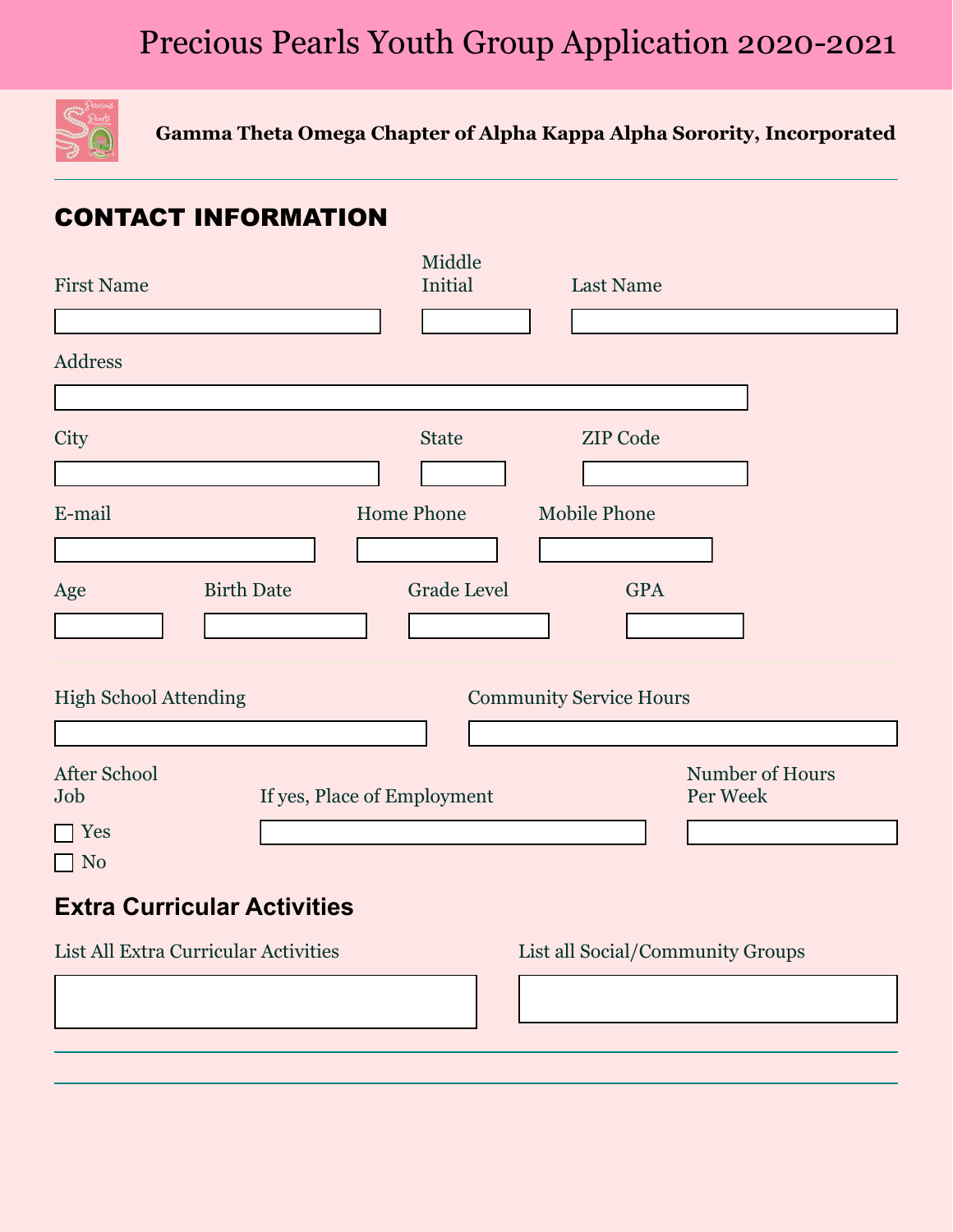### PARENT/GUARDIAN INFORMATION

Parent(s)/Guardian Name

 $\overline{1}$ 

| Address, if different from yours above |                                                                   |                      |  |  |
|----------------------------------------|-------------------------------------------------------------------|----------------------|--|--|
|                                        |                                                                   |                      |  |  |
| E-mail                                 | Home Telephone                                                    | <b>Mobile Number</b> |  |  |
|                                        |                                                                   |                      |  |  |
| Email                                  | Home Telephone                                                    | <b>Mobile Number</b> |  |  |
|                                        |                                                                   |                      |  |  |
| <b>EMERGENCY CONTACT</b>               |                                                                   |                      |  |  |
| <b>Name</b>                            | Telephone                                                         |                      |  |  |
|                                        |                                                                   |                      |  |  |
| <b>Relationship to Student</b>         |                                                                   |                      |  |  |
|                                        |                                                                   |                      |  |  |
|                                        | Name of Allergies or Health Concerns that we should be aware of - |                      |  |  |

### **STUDENT AFFIRMATION**

I am committed to participating in the monthly group meetings, community service and social activities organized for the Precious Pearls Youth Group that will take place between September, 2020 and June, 2021.

Signature

|  | Date Signed |
|--|-------------|
|--|-------------|

### **PARENT/GUARDIAN PERMISSION**

My daughter has my permission to participate in the activities and meetings of the Precious Pearls Youth Group. I will support my daughter's participation by assisting with activities such as transportation and chaperoning if requested.

Signature Date Signed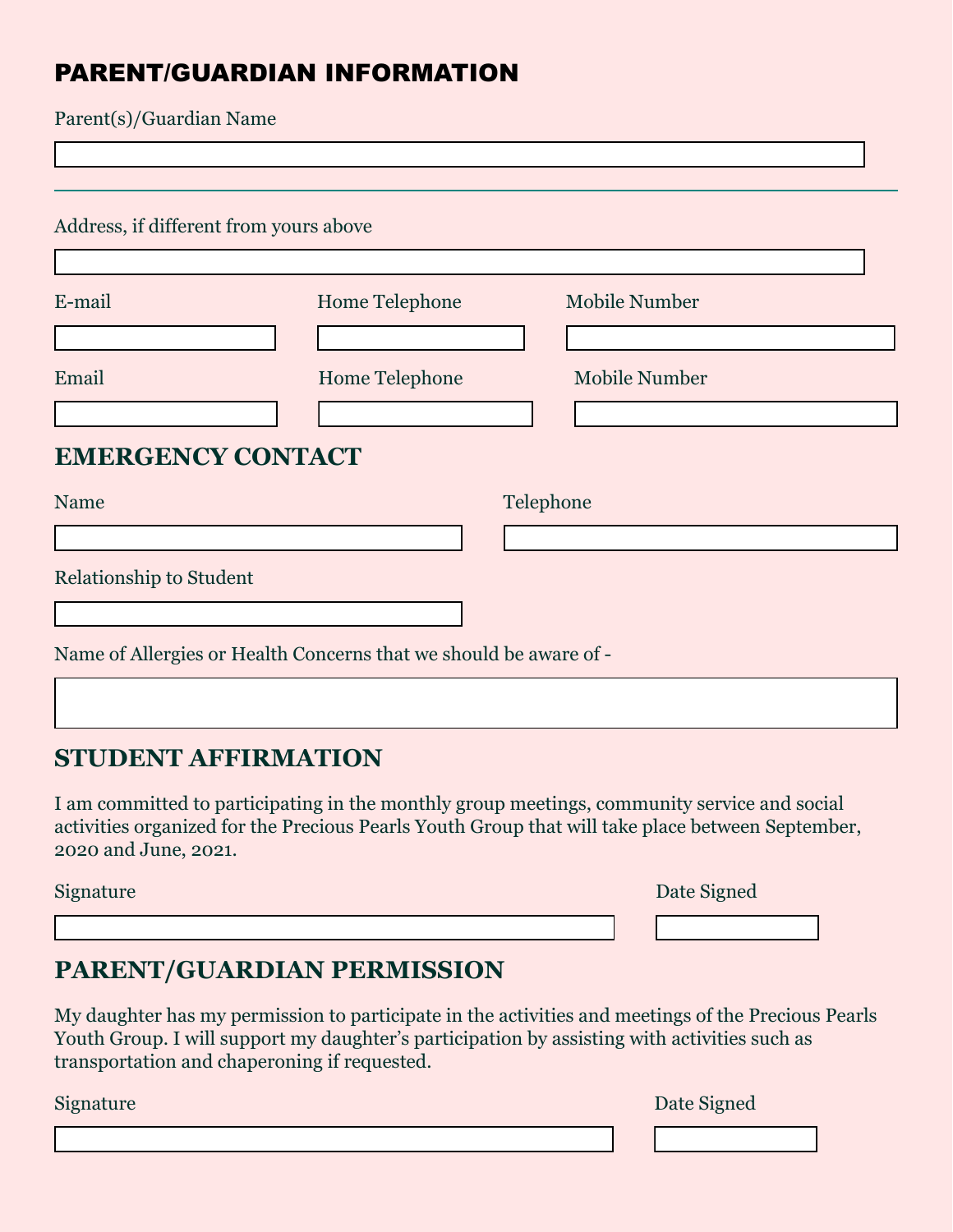**Precious Pearls Youth Group Application** 2020-2021 Gamma Theta Omega Chapter Alpha Kappa Alpha Sorority, Incorporated

### **MEDIA RELEASE FORM**

Print Name

As a member of the Precious Pearls Youth Group sponsored by Gamma Theta Omega Chapter, of Alpha Kappa Alpha Sorority, Inc. I hereby give the Information and Technology Services Committee and Gamma Theta Omega Chapter of Alpha Kappa Alpha Sorority, Inc. permission to use my name and photograph for publication on the Gamma Theta Omega Chapter Website.

I understand that Gamma Theta Omega Chapter of Alpha Kappa Alpha Sorority, Incorporated and Alpha Kappa Alpha Sorority, Incorporated gives no guarantees as to how this information will be further used once on the internet or utilized by the public having access to the website. It is not the intent of this authorization to grant permission or release the use of this information to anyone other than Gamma Theta Omega Chapter of Alpha Kappa Alpha Sorority, Incorporated. This authorization does not grant the release of my information or my likeness and photograph for proprietary purposes, financial gain, use on another website, reproductions, advertisements or copyright privileges of others.

Student's Printed Name

Student Signature

Date of Student Signature

Parent/Guardian Printed Name

Parent/Guardian Signature

Date of Parent/Guardian Signature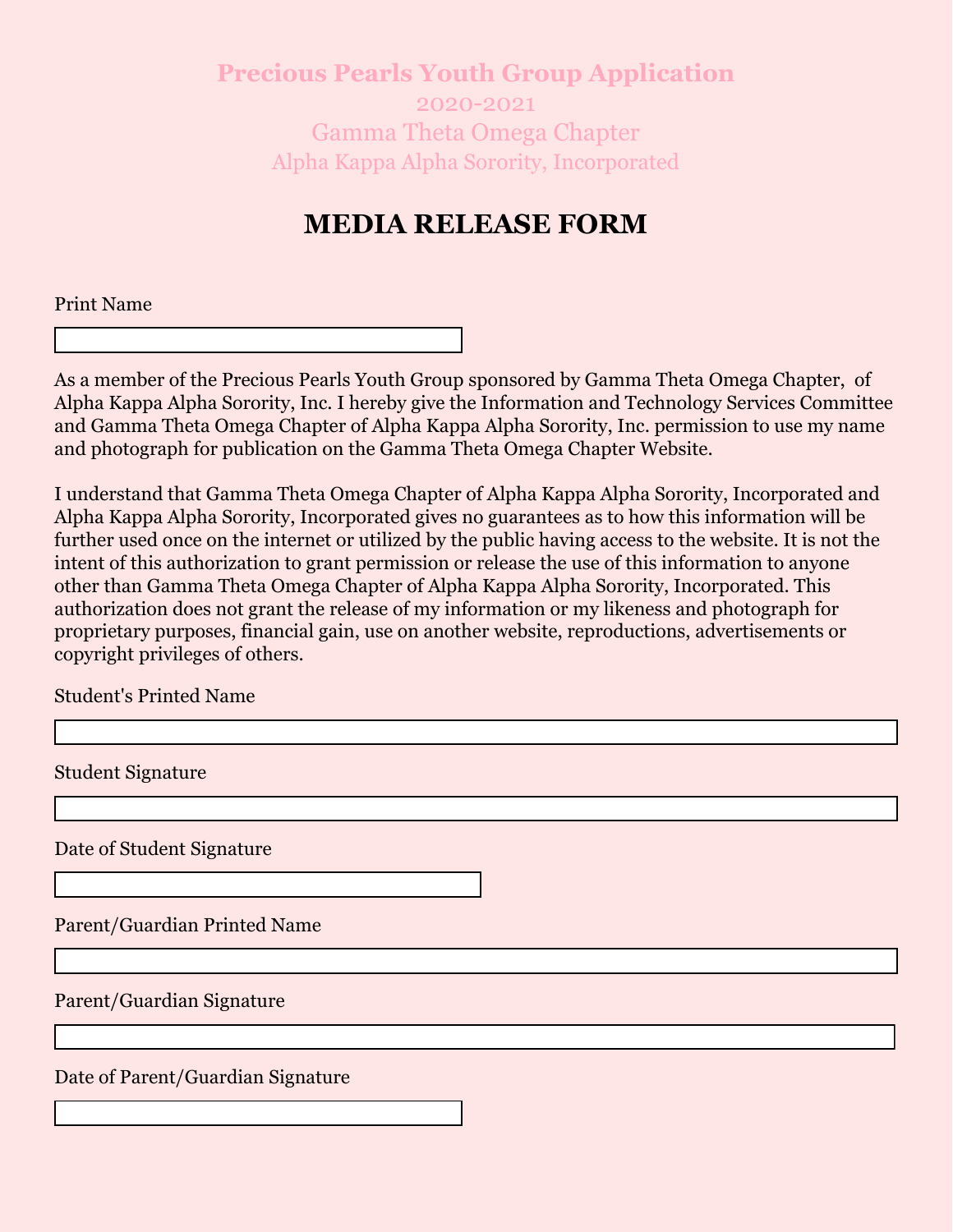### **Precious Pearls Youth Group Application**  2020-2021 Gamma Theta Omega Chapter Alpha Kappa Alpha Sorority, Incorporated

### **REFERENCES**

### **Applicant Name**

The young lady named above has expressed a desire to become a part of the Precious Pearl's Youth Group. The young ladies selected will be mentored, provided cultural and educational enhancement opportunities, and participate in community services activities. You are being asked to provide a reference for her. Please complete the following information.

Your Name Your Position

Telephone Number Email Address

Tell Us How you Know the Applicant

Tell Us How Long you have known the Applicant

Tell Us How you believe this applicant would benefit from being a part of the Precious Pearls Youth Group?

Tell Us How you believe Precious Pearls would benefit from having her as a member? (Please discuss talents, leadership abilities, etc.

### Additional Comments